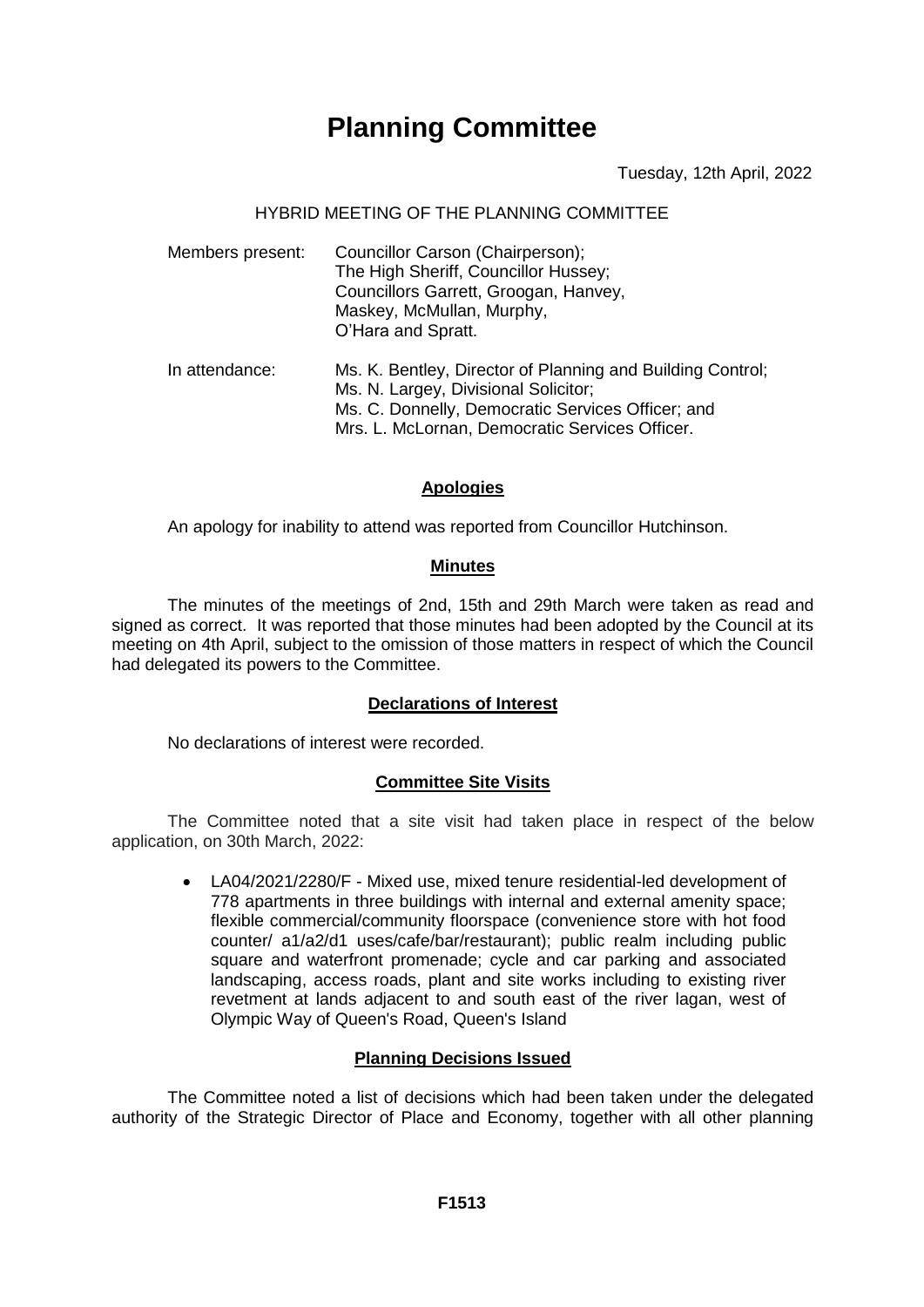decisions which had been issued by the Planning Department between 5th March and 1st April 2022.

# **Planning Appeals Notified**

The Committee noted the receipt of correspondence in respect of a number of planning appeals which had been submitted to the Planning Appeals Commission, together with the outcomes of a range of hearings which had been considered by the Commission.

# **Planning Applications**

# **THE COMMITTEE DEALT WITH THE FOLLOWING ITEMS IN PURSUANCE OF THE POWERS DELEGATED TO IT BY THE COUNCIL UNDER STANDING ORDER 37(e)**

#### **Withdrawn Items**

The Committee noted that the following two items had been withdrawn from the agenda by officers:

- LA04/2020/0559/F Renovation and single storey rear extension to dwelling, construction of a new detached garage and new entrance gates and pillars at 24 Malone Park; and
- LA04/2020/0235/F Tyre depot with associated parking, site works and new entrance onto Duncrue Road at 2 Dargan Crescent.

# **(Reconsidered Item) LA04/2021/0720/F - Subdivision of existing dwelling into two apartments with two storey rear extension at 64 Ashley Avenue**

The Principal Planning officer outlined that the application had previously been presented to the Committee at its meeting on 15th March, 2022. At that meeting, Members had raised the issue of potential prematurity in relation to the draft LDP Strategy and had deferred the application in order to get further information regarding the figures of existing HMOs and flats within the surrounding area.

The Committee was advised that the Local Development Plan Team had been consulted and had advised that, within the draft Plan Strategy, Policy HOU10 stated that planning permission should only be granted for HMOs and/or flats/apartments where the total number of HMOs and flats/apartments combined would not as a result exceed 20% of all dwelling units within a Housing Management Area (HMA). The Members were advised that the data illustrated that there were 708 HMOs/flats/apartments and 1,171 domestic properties, so the percentage of HMOs and flats/apartments combined within the area was 60%.

The Principal Planning officer outlined the justification and amplification text for Policy HOU10 in the draft Plan Strategy, which stated that, in advance of the Local Policies Plan, those policies would be applied to the HMO policy areas outlined within designation HMO2 of the HMOs subject plan for Belfast City Council area 2015. Therefore, in advance of the Local Policies Plan being drafted, the Plan Strategy at the point of adoption would require that the provision of Policy HOU10 be applied to the existing Policy Areas as designated in the HMOs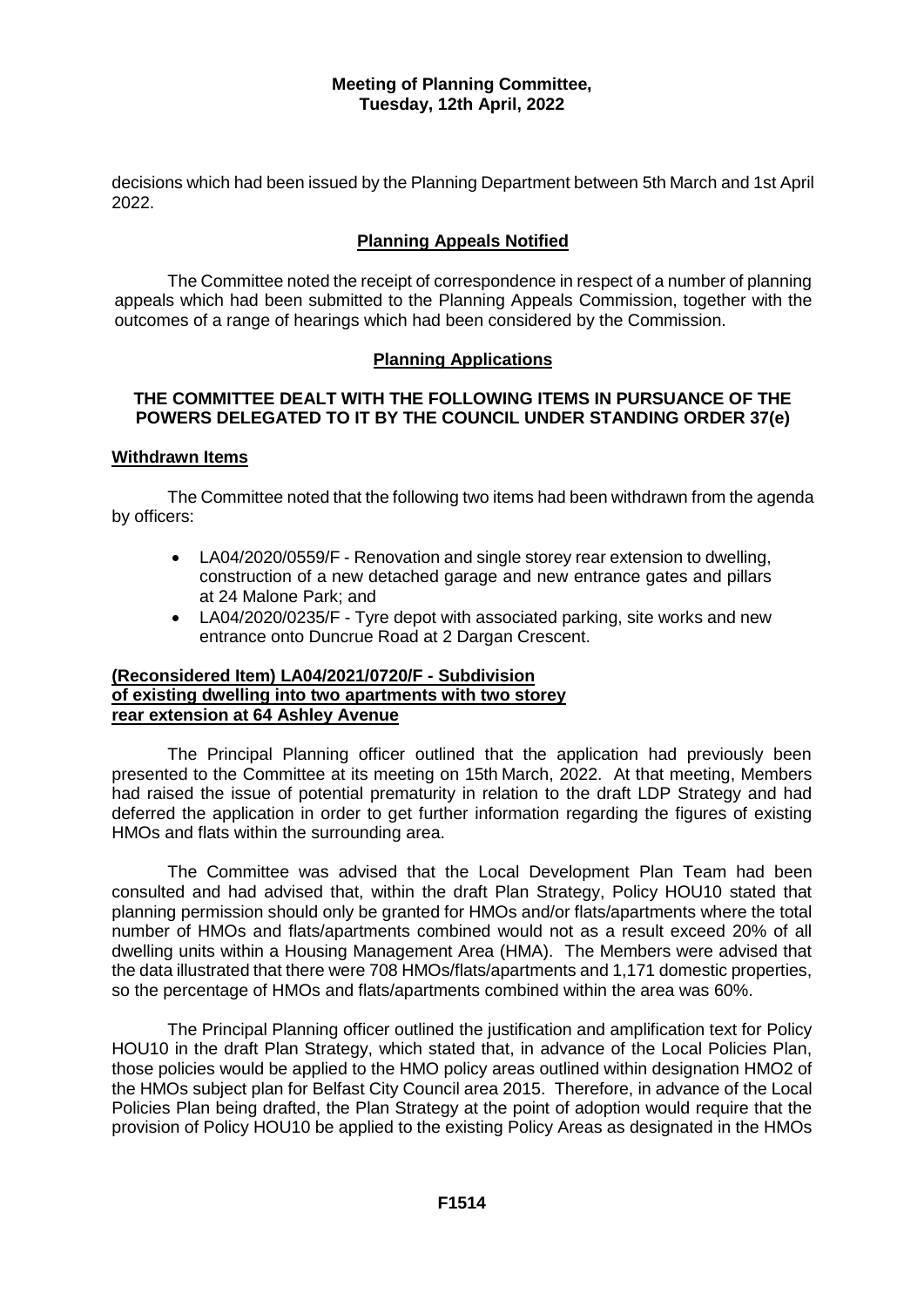Subject Plan – that is, the Ulsterville HMO Policy Area (HMO 2/21). The latest available data showed that there were 529 HMO Units in the Policy Area and 1,171 domestic properties, so the percentage of HMOs in the Policy Area was 45%. As the application was not for HMO units, the policies contained within the Belfast HMO Subject Plan 2015 did not apply.

The Committee was advised that the Local Development Plan Draft Plan Strategy 2035 would guide future planning application decision making to support the sustainable spatial growth of the city up to 2035. The draft Plan Strategy had been subject to examination by the Planning Appeals Commission and the Council had been provided with a copy of its report, together with a Direction from DfI in relation to additional required steps before it could be considered adopted. Paragraph 1.10 of the SPPS stated that a transitional period would operate until such times as a Council's Plan Strategy was adopted. Accordingly, whilst the Draft Plan Strategy was now a material consideration, it had limited weight until it was adopted and, during the transitional period, planning authorities would apply existing policy together with the SPPS.

The Principal Planning officer explained that the application was compliant with current policies set out in the SPPS and PPS7 Quality Residential Environments and the Addendum to PPS7 PPS 7 (Addendum): Safeguarding the Character of Established Residential Areas. Therefore, significant weight remained with the existing polices considered within the report and with which the application complied.

A Member stated that she still had concerns regarding prematurity and queried the policy test for PPS7.

After further clarification was given by from the Principal Planning officer, the Chairperson put the officers' recommendation to the Committee, namely, to grant approval to the application, with delegated authority given to the Director of Planning and Building Control to finalise the wording of the conditions.

On a vote, eight Members voted for the proposal and two against and it was accordingly declared carried.

# **LA04/2021/0052/F & LA04/2021/0051/LBC - New shopfront to ground floor and change of use of first floor from retail to 3 no. 1 bedroom apartments at 10-16 Castle Place**

The Committee was provided with the details of the application, whereby full planning permission was sought for a new shop frontage for a retail unit A2 (financial services) at ground floor level previously approved under LA04/2019/0405/F. It was also proposed to change the use of the first floor from Use Class A2 financial services, to three 1 bedroom apartments.

The Principal Planning officer explained that the site was located in the City Centre Conservation Area and was part of 'Castle Buildings' (8-18 Castle Place), a 4-storey Grade B1 listed building. She outlined that there was an associated listed building consent application LA04/2021/0051/LBC.

The Committee was advised that minimal intervention would be made to the fabric of the building. The first floors would be divided into three 1 bedroom apartments.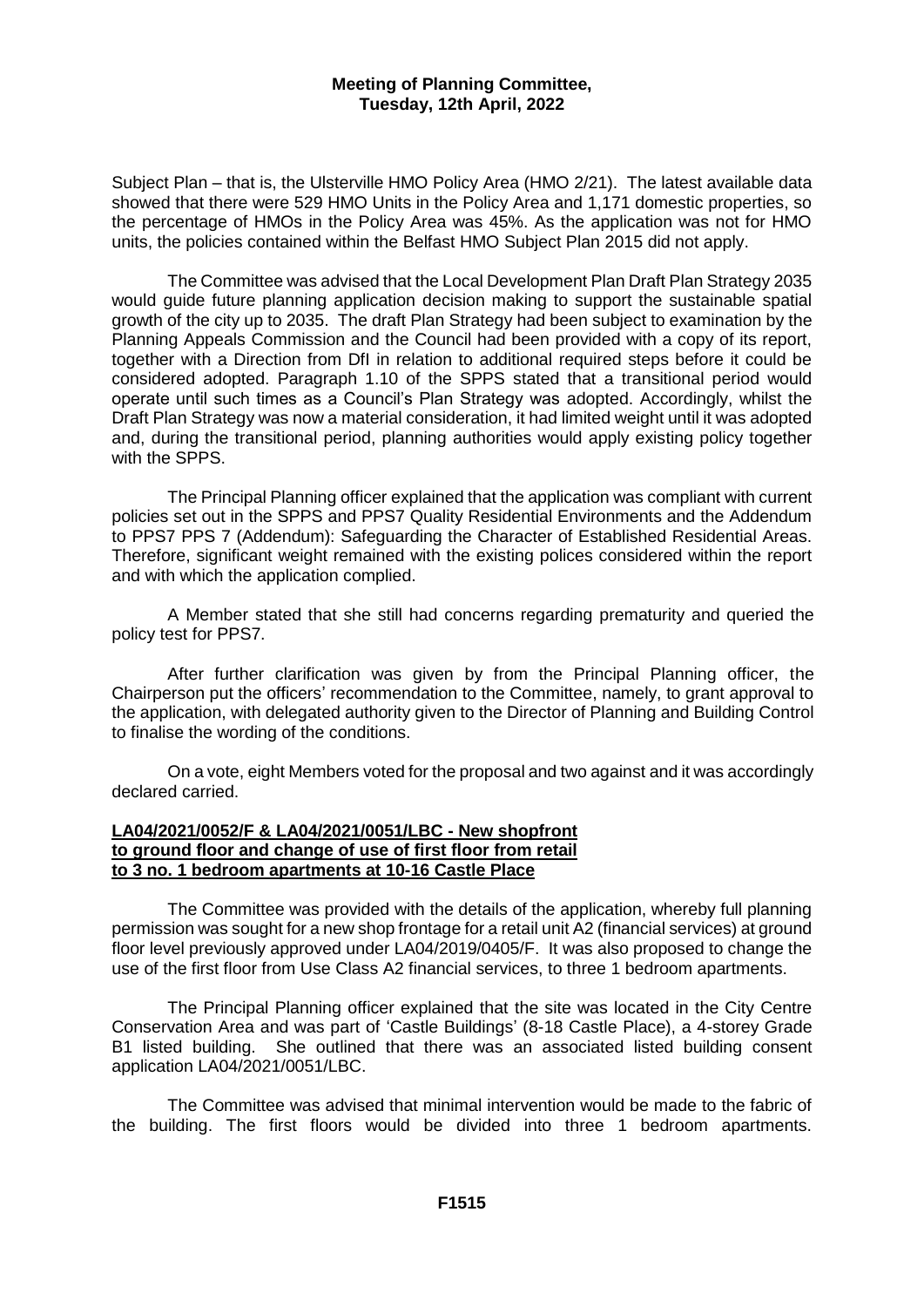Each apartment would have a living room with an outlook over Castle Place. The windows on the front elevation area were all large and would provide adequate daylight into each apartment. The ground floor shop front was to be replaced with a new aluminium shop front with sliding doors. She outlined that it was considered that the design respected the listed building in terms of scale, height, massing and alignment. The works proposed would make use of traditional and sympathetic building materials and that the nature of the proposed use would respect the character of the listed building and the conservation area.

The Members were advised that the development involved the refurbishment of a city centre building with no external amenity space. Regard had to be given to the desirability of the renovation of the Listed Building and balanced against a shortfall in amenity space.

The Principal Planning officer reported that HED, the Council's Conservation Officer and Environmental Health had no objections to the proposal and that no third party objections had been received.

The Committee was advised that NI Water had since requested a Wastewater Impact Assessment to be submitted directly to it, to find a potential solution. It was considered, on balance, that the issue could be resolved by means of a negative condition.

The Committee approved the application and granted delegated to the Director of Planning and Building Control to finalise the wording of the conditions.

# **LA04/2021/2095/F - Change of Use of warehouse and offices to public house (linked to existing adjacent public house) and entertainment venue/events space including street food market for on premises consumption (part retrospective) at Common Market, 16-20 Dunbar Street**

The Committee was advised that the application was before it for consideration as the site included a Right of Way over Council-owned land.

The Principal Planning officer reported that full permission was sought for the change of use of warehouse and offices to a public house (linked to an existing adjacent public house) and entertainment venue/events space, including a street food market for on-premises consumption (part retrospective).

The key issues which had been considered included:

- the principle of a public house and event space at that location;
- impact on amenity;
- impact on traffic flow and parking; and
- impact on the Conservation Area

The Members were advised that the site was located within the Belfast City Centre boundary and unzoned whiteland within both the BUAP and dBMAP.

She explained that the proposal would constitute an appropriate city centre use which proposed minimal external changes and, as such, it would preserve the character and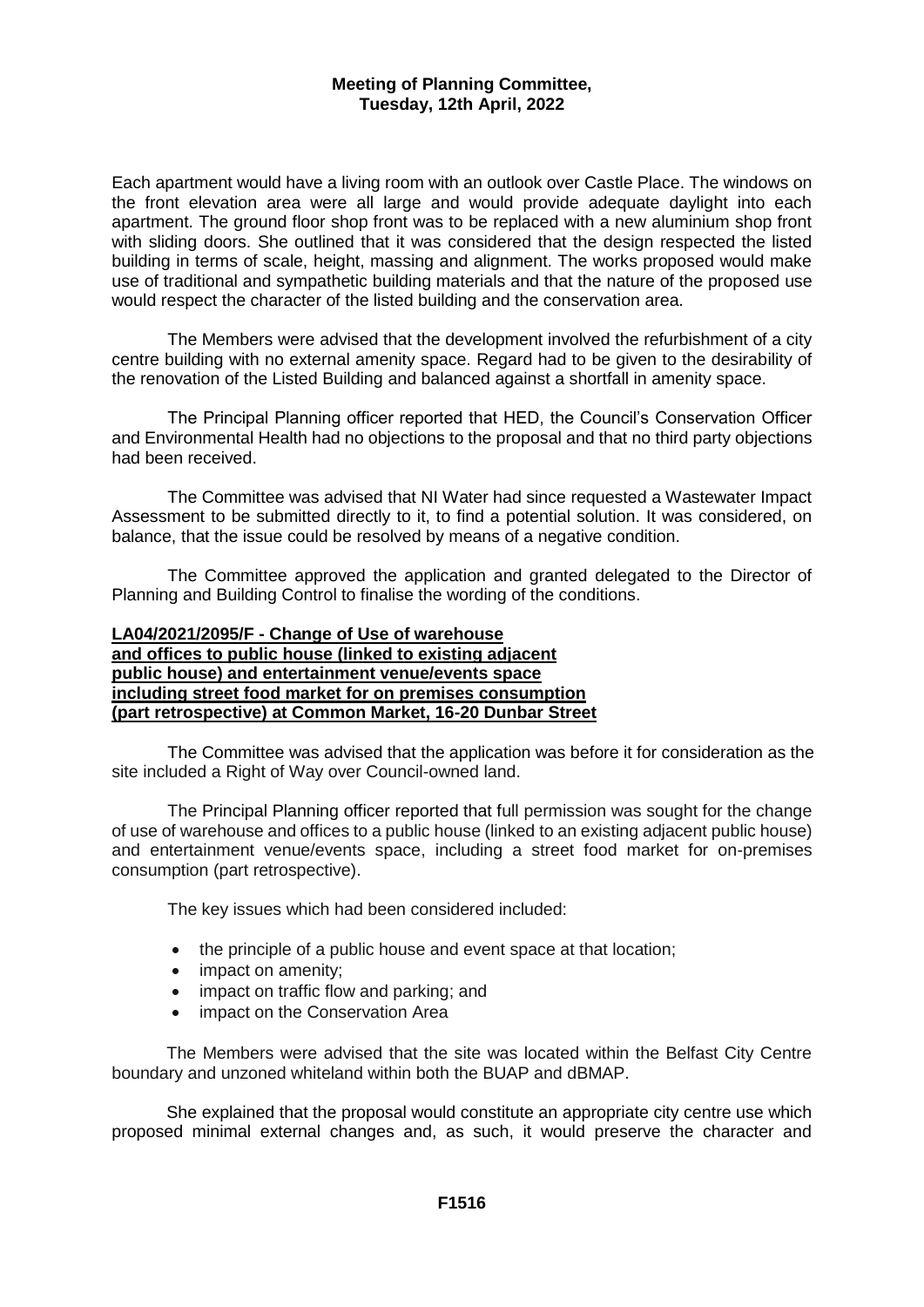appearance of the Cathedral Conservation Area. Subject to the proposed mitigation measures, it was not considered to adversely impact the amenity of neighbouring properties.

The Committee was advised that there was currently an extant temporary planning permission on the site for an event space under reference LA04/2018/2903/F.

She outlined that Historic Environment Division (HED), NI Water, Dfl Roads and the Council's Estates and Conservation Officer had been consulted and had no objections, subject to conditions. The Committee's attention was drawn to the Late Items pack, whereby the Council's Environmental Health Service had confirmed that it had no objection subject to conditions.

The Committee was advised that no representations were received.

The Committee was advised that the Council-owned adjacent land and was in the process of granting a temporary licence for part of it to be used as an emergency fire escape route for the proposed venue. The Principal Planning officer advised that the application had been recommended for temporary approval only to align with that of the temporary licence to ensure that the proposal did not prejudice future redevelopment of adjoining sites.

The Committee approved the application for a temporary period of two years and granted delegated to the Director of Planning and Building Control to finalise the wording of the conditions.

# **LA04/2021/2788/F - Change of use of cash and carry wholesale warehouse to general retail sales at Musgrave Marketplace, 1-15 Dargan Crescent, Duncrue Road**

The Members were advised that the application was before the Committee as the Council was the landlord for the building.

The Principal Planning officer outlined that the application sought full planning permission for the change of use of one aisle of the cash and carry from Class B4 to general retail sales Class A1, including an extension to the current area of floorspace of retail use by 53square metres. The existing retail area within the warehouse would be returned to cash and carry use.

She explained that the key issues which had been considered by officers during the assessment included the impact of the application on neighbouring land uses and the impact on restrictions placed on the approved use of the site.

The Committee was advised that the existing retail sales area within the cash and carry wholesale warehouse had been approved under application reference LA04/2017/2293/F and extended under application LA04/2019/1656/F. The applicant had stated that the reason behind the current application for the further extension of retail space and relocation of the retail area was that, in the three years that the alcoholic products had been available to purchase by all of the customer base, Musgrave had become acutely aware that they had underestimated the area required to properly operate their off licence and offer their full alcoholic product.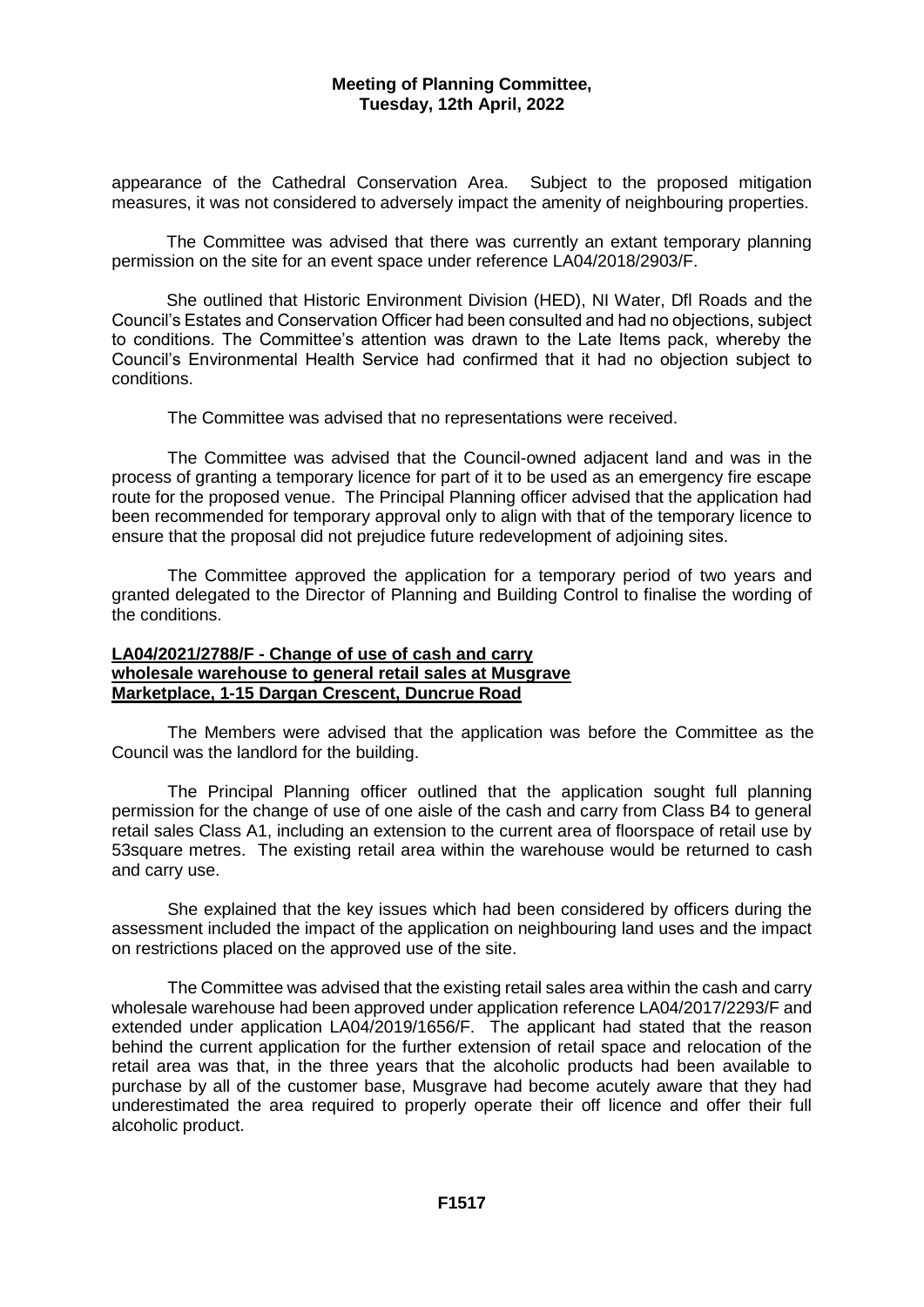The Principal Planning officer detailed that the proposed increase in retail sales area, over that previously approved, was a minor increase with the retail sales area still remaining ancillary to the main use of the building as a Class B4 cash and carry. The minor increase in retail sales was not considered to negatively impact the retail core of the city centre. She explained that conditions were recommended to ensure that retail sales remained restricted at the location.

The proposal had been assessed against and was considered acceptable with regards to the Strategic Planning Policy Statement for Northern Ireland (SPPS), Belfast Urban Area Plan 2001 (BUAP) and the Draft Metropolitan Area Plan 2015 (BMAP).

No representations had been received and DFI Roads had offered no objection to the proposal.

The Committee approved the application and granted delegated to the Director of Planning and Building Control to finalise the wording of the conditions.

#### **(Reconsidered item) LA04/2021/0303/F - Redevelopment, refurbishment, and partial change of use of building at 35-39 Queen St & demolition of building and redevelopment of site at 31-33 Queen St and provision of ground floor offices/professional services units**

The Principal Planning officer reminded the Committee that the application for planning permission and Conservation Area Consent was considered by it in August 2021. The Committee had accepted the officer recommendation to grant planning permission, subject to conditions and a Section 76 Planning Agreement, with delegated authority given to the Director of Planning and Building Control to finalise the wording.

He explained that, when the application had been presented to the Committee in August, the applicant had an extant Pre Development Enquiry (PDE) agreement with NI Water. On that basis, the NI Water consultation response, of 1st March 2021, had advised that the receiving Waste Water Treatment facility (Belfast WwTW) had sufficient capacity to serve the proposal. However, due to the sewer network being at capacity in the Belfast catchment and sewer flows spilling from Combined Sewer Overflows (CSOs) into the environment, NI Water had recommended that no further connections should be made to the network, or a condition should be incorporated which required an alternative drainage/treatment solution for the site.

NI Water had advised that the PDE was valid to 30th December 2021 and further advised that if a planning decision had not been determined by that date, NI Water should be reconsulted.

The Principal Planning officer outlined that, due to the length of time it had taken to finalise the Section 76 Planning Agreement, the 12 months for the PDE with NI Water had since expired. He explained that the Planning Service had reconsulted NI Water and that it had repeated its objection relating to network capacity concerns. However, it had also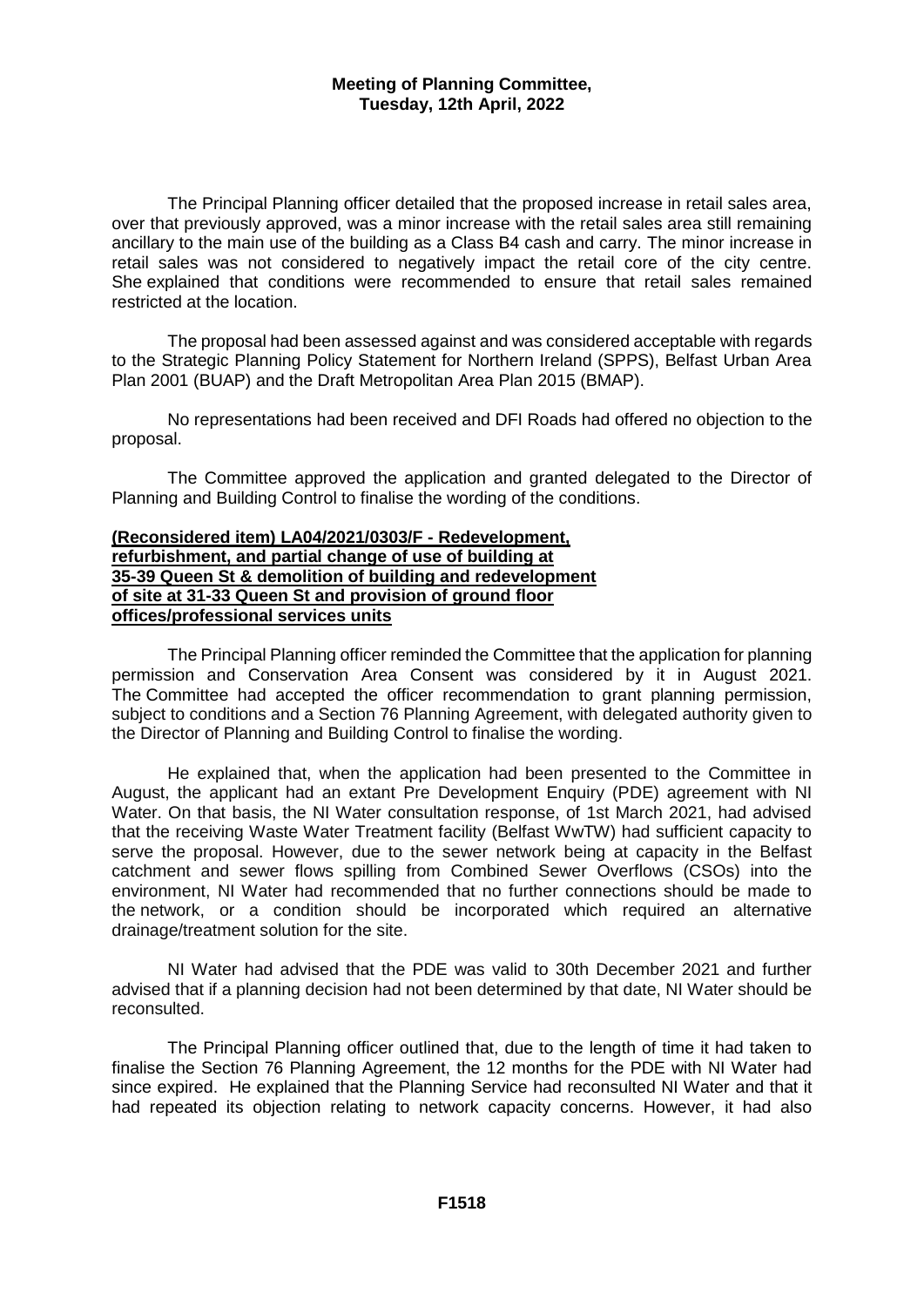recommended that the application should be refused as sufficient waste water treatment capacity was not available at present for the proposed development.

The application had therefore been brought back before the Committee to highlight the change of position from NI Water.

The Members were advised that the agent had responded to the latest NI Water consultation response, advising that once the relevant consents were approved they would proceed with the demolition of the terraces and commence the new build works. The Committee was advised that that would likely take approximately 18 months to complete from the point of consents. The improvements to the WWTW were expected by July 2023 and should provide increased capacity by that stage. Therefore, officers advised that there was no significant issue around WWTW capacity. The Committee was advised that the applicant had also applied for a storm sewer requisition and that the removal of storm water from the combined system would address that part of NI Water's objection as well.

The Committee was advised that the concerns could be addressed by condition.

The Committee approved the application, subject to the additional condition and other appropriate conditions and the Section 76 Planning Agreement as set out in the original Development Management report. Delegated authority was granted for the Director of Planning and Building Control to finalise the conditions and the Section 76 Agreement.

#### **LA04/2021/2804/F - Shipping Container to store bikes, project equipment and materials on land adjacent to Connswater Community Centre**

The Committee noted that the application was before it for consideration as the site was located on a parcel of land under the ownership of the Council.

The Members were advised that the site was within a wider designation as an Area of Existing Open Space in the Belfast Metropolitan Area Plan 2015 (BMAP) and the 2004 version. The BUAP 2001 had designated the site as un-zoned white land.

The area designated as an Area of Existing Open Space extended to 1.8 hectares. The Committee was advised that the proposed use was ancillary to the open space use and that the site covered a small fraction of the area and was of a minor scale in comparison with the extensive Comber Greenway and open space in which it was located.

The key issues which had been considered during its assessment included the design and the impact on open space and the surrounding character of the area and the impact on amenity.

The Committee noted that no third-party objections were received and that DFI Roads had responded with no objection to the proposal. The response from the Council's Environmental Health Service was awaited, but it was not considered that the proposal presented any issues, and it was therefore anticipated that a positive response would be forthcoming.